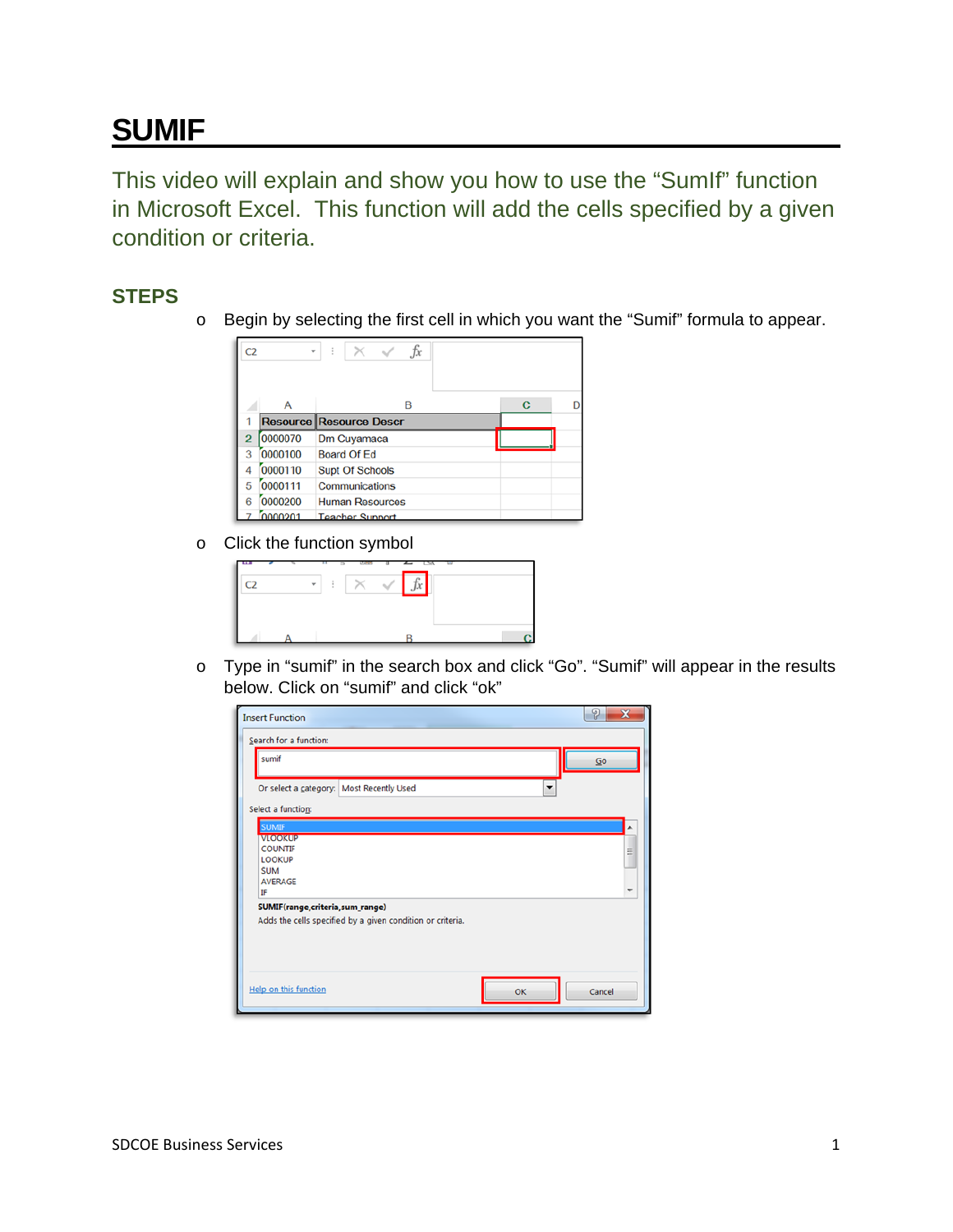o Begin entering the parameters by clicking in the text box located to the right of each parameter:

| <b>Function Arguments</b>                                                                                     |               | စွ            |  |  |  |
|---------------------------------------------------------------------------------------------------------------|---------------|---------------|--|--|--|
| <b>SUMIF</b>                                                                                                  |               |               |  |  |  |
| Range                                                                                                         | 嶐             | $=$ reference |  |  |  |
| <b>Criteria</b>                                                                                               | K<br>$=$      | any           |  |  |  |
| Sum_range                                                                                                     | 嶐<br>$\equiv$ | reference     |  |  |  |
|                                                                                                               | $\equiv$      |               |  |  |  |
| Adds the cells specified by a given condition or criteria.<br>Range is the range of cells you want evaluated. |               |               |  |  |  |
| Formula result =                                                                                              |               |               |  |  |  |
| Help on this function                                                                                         |               | Cancel<br>OK  |  |  |  |

 Range – is the range of cells you want evaluated. In our case you will want to click on the "data" tab and highlight column G, the "Resource" column.

|                                                                                                                                    | $7 - 10 - 1$<br>FAR GL DETAILS Dec15 ExcelTraining [Read-Only]-Excel<br>$\overline{a}$                                     |
|------------------------------------------------------------------------------------------------------------------------------------|----------------------------------------------------------------------------------------------------------------------------|
| HOME<br>INSERT<br>PAGE LAYOUT<br><b>FORMULAS</b><br>DATA<br><b>REVIEW</b>                                                          | <b>Contact construction</b><br>$-2 - x$<br><b>Function Arguments</b>                                                       |
| $\chi$<br>$\cdot$ $\wedge$ $\wedge$ $=$ $=$ $\Rightarrow$ $\otimes$ $\cdot$<br>$-10$<br>P Wrap Text                                | <b>The Contract</b><br>٠                                                                                                   |
| $n$ .<br>Paste<br>田· ゟ - A - = = = et et 目Merge & Center<br>$U -$                                                                  | <b>SUMPE</b>                                                                                                               |
| A                                                                                                                                  | ß.<br>data/G/G<br>Range<br>FResource*:"0000345":"0000345":"8150600":"0000                                                  |
| Clipboard 5<br>Alignment<br>Font                                                                                                   | $\overline{a}$<br>Criteria<br>$\sim$<br>any                                                                                |
| $\mathcal{V}_{\mathrm{eff}}^{\mathrm{H},\mathrm{G}}$<br>48<br>$\rightarrow$<br>谊<br>Ψ<br>$\leftrightarrow$<br>÷.<br>Σ<br>- 16      | $\overline{a}$<br>reference<br>Sum range<br>٠                                                                              |
| $\times$<br>$\checkmark$<br>fr.<br>=SUMIF(data!G:G)<br>A1263                                                                       |                                                                                                                            |
|                                                                                                                                    | Adds the cells specified by a given condition or criteria.                                                                 |
|                                                                                                                                    | Range is the range of cells you want evaluated.                                                                            |
| $\mathbf{D}$<br>E<br>R<br>$\mathbf c$<br>Α<br>G                                                                                    |                                                                                                                            |
| 7366403<br>4 10/21/2015 AP<br>AP00130460<br>48,600 0100<br>1263                                                                    |                                                                                                                            |
| 070.730 0100<br>9515450<br>1264<br>4 10/21/2015 AP<br>AP00130460                                                                   | Ca. Formula result -                                                                                                       |
| 872.980 0100<br>9515458<br>1265<br>4 10/21/2015 AP<br>AP00130460<br>Q                                                              | Help on this function<br>OK:<br>Cancel                                                                                     |
| 1266<br>4 10/21/2015 AP<br>AP00130460<br>8460.820 0100<br>9515458                                                                  | 8600 2420<br>48400000 500                                                                                                  |
| 1267<br>AP00130460<br>578,080 0100<br>9516545<br>4 10/21/2015 AP<br>7,890 1200<br>6105407<br>1268<br>4 10/21/2015 AP<br>AP00130460 | SD City CC AV Contract<br><b>AP Accrua's</b><br>La Pinata State Preschoo<br>0000 2100<br>4300000 457<br><b>AP Accruals</b> |
| 0000714<br>1269<br>4 10/21/2015 AP<br>AP00130460<br>2327.620 1400                                                                  | FOR FUND 14<br>0000<br>8100<br>4300000 700<br><b>AP Accruals</b>                                                           |
| 1270<br>AP00130460<br>87.820 6755<br>9010955<br>4 10/21/2015 AP                                                                    | Jpa W.C.<br>6000<br>4300000 900<br>0000<br><b>AP Accruals</b>                                                              |
| 1271<br>9010956<br>4 10/21/2015 AP<br>AP00130460<br>87.820 6756                                                                    | Jpa P & L<br>0000<br>6000<br>4300000 900<br><b>AP Accruals</b>                                                             |
| 1272<br>4 10/21/2015 AP<br>AP00130460<br>833,300 6757<br>9010857                                                                   | 0000<br>6000<br>4300000 900<br>Fbc Health<br><b>AP Accruals</b>                                                            |
| 1273<br>0000201<br>4 10/22/2015 AP<br>AP00130821<br>98,800 0100                                                                    | <b>Teacher Support</b><br>0000<br>2110<br>4300000 200<br><b>AP Accruals</b>                                                |
| 1274<br>4 10/22/2015 AP<br>AP00130821<br>64.750 0100<br>0000203                                                                    | 0000<br>7400<br>Edge Training<br>4300000 200<br><b>AP Accruals</b>                                                         |
| 1275<br>4 10/22/2015 AP<br>AP00130821<br>674,400 0100<br>0000345                                                                   | 0000 7550<br>4300000 300<br><b>AP Accruals</b><br><b>Graphics</b><br>٠                                                     |
| <br>data <b>Resource Descriptions</b><br><b>Object Descriptions</b><br>œ<br>$\sim$                                                 | $-$<br>**** ****<br><br>$\rightarrow$<br>٠                                                                                 |
| EDIT                                                                                                                               | 囲<br>ш<br>100%                                                                                                             |

 Criteria – is the condition or criteria in the form of a number, expression, or text that defines which cells will be added. In our example we want it to look for the specific resource number of each row to the left located in column A. Click on cell A2.

| E)                                                                                                                                                                                                                                                                                                                                                                                                                                                                                                                                                                                                                                                                                                        | $7 - 10 - 10$<br>FAR GL DETAILS Dec15 ExcelTraining (Read-Only) - Excelti-                                                                                                                                                                                         |
|-----------------------------------------------------------------------------------------------------------------------------------------------------------------------------------------------------------------------------------------------------------------------------------------------------------------------------------------------------------------------------------------------------------------------------------------------------------------------------------------------------------------------------------------------------------------------------------------------------------------------------------------------------------------------------------------------------------|--------------------------------------------------------------------------------------------------------------------------------------------------------------------------------------------------------------------------------------------------------------------|
| HOME<br>INSERT<br>PAGE LAYOUT<br>FORMULAS<br>DATA<br>REVIEW<br>X Cut<br>$\cdot$ 10 $\cdot$ A A $\equiv$ = = $\gg$ $\cdot$ Pw<br><b>In Copy</b> *<br>B J U - 田 - ウ - A - IS S = IEE 田 田 Me<br>of Format Painter<br>Alignment<br>Clipboard<br>Fort<br>$\sim$<br>$\begin{array}{ccccccccc} \mathfrak{h}_1 & \mathfrak{h}_2 & \mathfrak{h}_3 & \mathfrak{h}_4 & \mathfrak{h}_5 & \mathfrak{h}_6 & \mathfrak{h}_7 & \mathfrak{h}_8 & \mathfrak{h}_8 & \mathfrak{h}_8 & \mathfrak{h}_8 & \mathfrak{h}_8 & \mathfrak{h}_8 & \mathfrak{h}_8 & \mathfrak{h}_8 & \mathfrak{h}_8 & \mathfrak{h}_8 & \mathfrak{h}_8 & \mathfrak{h}_8 & \mathfrak{h}_8 & \mathfrak{h}_8 & \mathfrak{h}_8 & \mathfrak{h}_8 & \mathfrak$ | <b>GENALL</b><br>$-2-x$<br><b>Function Arguments</b><br>and the two tree Wanders of<br><b>SUMP</b><br>= {'Resource":"0000345":"0000345":"8150600":"0000<br>Range data/G/G<br>Criteria A2<br>$= 70000070$<br>$\overline{16}$<br>= reference<br>Sum range            |
| $\cdot$ $\mid$ $\times$ $\times$ $f_x$<br>=SUMIF(datalG:G,A2)<br>A <sub>2</sub><br>B<br>$\mathbf{C}$<br>D<br>А<br>Resource Resource Descr<br>0000070 Dm Cuyamaca<br>3:6.421<br>Board Of Ed<br>10000100<br>0000110<br>Supt Of Schools<br>4                                                                                                                                                                                                                                                                                                                                                                                                                                                                 | $-0$<br>Adds the cells specified by a given condition or criteria.<br>Criteria is the condition or criteria in the form of a number, expression, or text that defines which cells<br>will be added.<br>Formula result = 0<br>Help on this function<br>OK<br>Cancel |
| 0000111<br>Communications<br>5<br>0000200<br><b>Human Resources</b><br>6<br>0000201<br><b>Teacher Support</b><br>0000203<br>Edge Training<br>8<br>0000300<br>$\mathbf{9}$<br><b>ITS Division Mamt</b><br>10 0000327<br>Sis<br>0000345<br>Graphics<br>11<br>12 0000400<br>Student Services Div Mamt<br>13 0000401<br>Child Welfare & Attendance<br><b>Object Descriptions</b><br>data <b>Resource Descriptions</b><br>$(+)$                                                                                                                                                                                                                                                                                | $\left  \cdot \right $                                                                                                                                                                                                                                             |